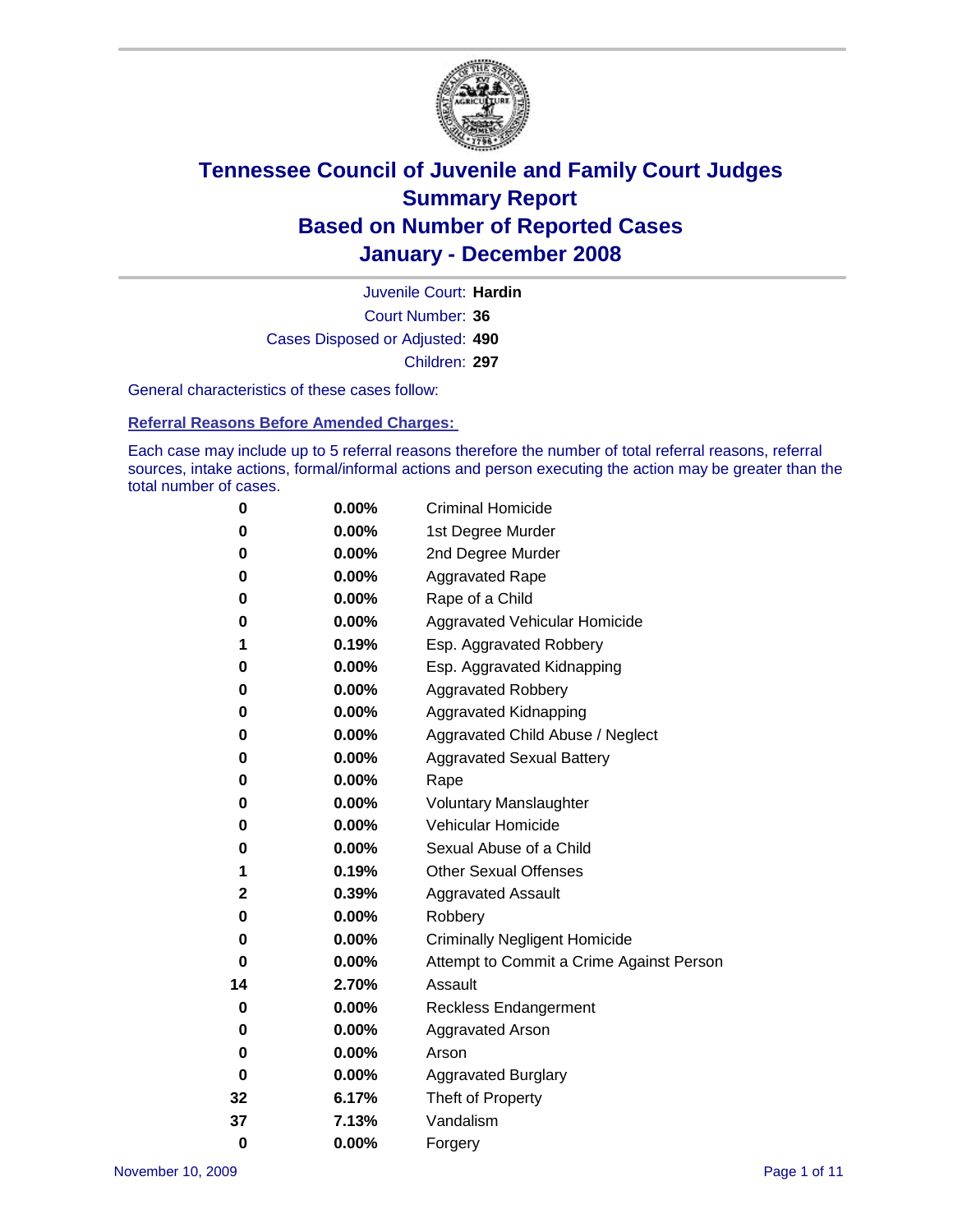

Court Number: **36** Juvenile Court: **Hardin** Cases Disposed or Adjusted: **490** Children: **297**

#### **Referral Reasons Before Amended Charges:**

Each case may include up to 5 referral reasons therefore the number of total referral reasons, referral sources, intake actions, formal/informal actions and person executing the action may be greater than the total number of cases.

| 0  | 0.00%    | <b>Worthless Checks</b>                                     |
|----|----------|-------------------------------------------------------------|
| 1  | 0.19%    | Illegal Possession / Fraudulent Use of Credit / Debit Cards |
| 12 | 2.31%    | <b>Burglary</b>                                             |
| 0  | $0.00\%$ | Unauthorized Use of a Vehicle                               |
| 0  | 0.00%    | <b>Cruelty to Animals</b>                                   |
| 1  | 0.19%    | Sale of Controlled Substances                               |
| 7  | 1.35%    | <b>Other Drug Offenses</b>                                  |
| 20 | 3.85%    | <b>Possession of Controlled Substances</b>                  |
| 0  | $0.00\%$ | <b>Criminal Attempt</b>                                     |
| 0  | $0.00\%$ | Carrying Weapons on School Property                         |
| 1  | 0.19%    | Unlawful Carrying / Possession of a Weapon                  |
| 1  | 0.19%    | <b>Evading Arrest</b>                                       |
| 0  | 0.00%    | Escape                                                      |
| 1  | 0.19%    | Driving Under Influence (DUI)                               |
| 11 | 2.12%    | Possession / Consumption of Alcohol                         |
| 1  | 0.19%    | Resisting Stop, Frisk, Halt, Arrest or Search               |
| 0  | 0.00%    | <b>Aggravated Criminal Trespass</b>                         |
| 1  | 0.19%    | Harassment                                                  |
| 0  | $0.00\%$ | Failure to Appear                                           |
| 1  | 0.19%    | Filing a False Police Report                                |
| 0  | $0.00\%$ | Criminal Impersonation                                      |
| 33 | 6.36%    | <b>Disorderly Conduct</b>                                   |
| 0  | $0.00\%$ | <b>Criminal Trespass</b>                                    |
| 3  | 0.58%    | <b>Public Intoxication</b>                                  |
| 0  | 0.00%    | Gambling                                                    |
| 3  | 0.58%    | Traffic                                                     |
| 0  | 0.00%    | Local Ordinances                                            |
| 1  | 0.19%    | Violation of Wildlife Regulations                           |
| 17 | 3.28%    | Contempt of Court                                           |
| 9  | 1.73%    | Violation of Probation                                      |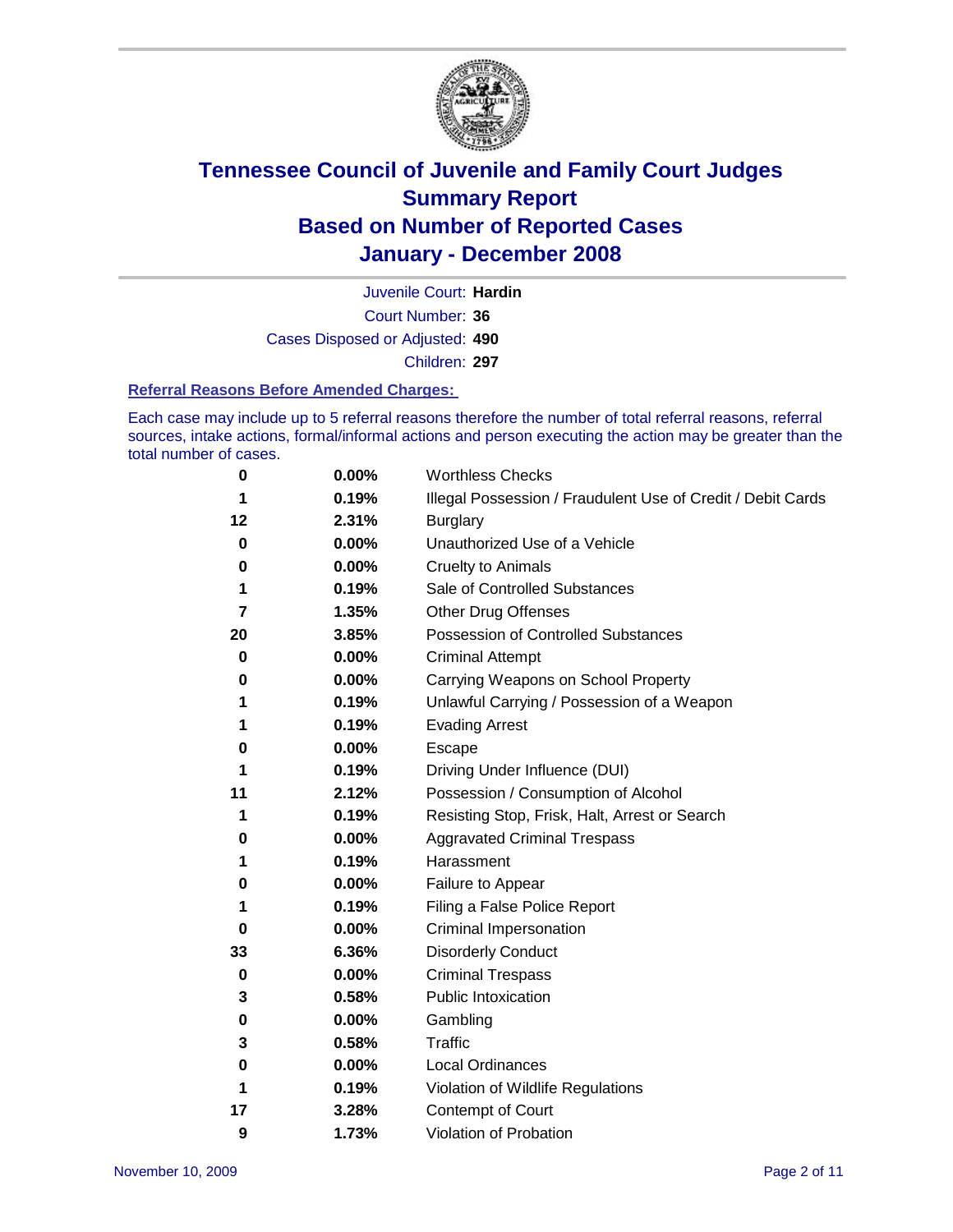

Court Number: **36** Juvenile Court: **Hardin** Cases Disposed or Adjusted: **490** Children: **297**

#### **Referral Reasons Before Amended Charges:**

Each case may include up to 5 referral reasons therefore the number of total referral reasons, referral sources, intake actions, formal/informal actions and person executing the action may be greater than the total number of cases.

| 519      | 100.00%  | <b>Total Referrals</b>                 |
|----------|----------|----------------------------------------|
| 38       | 7.32%    | Other                                  |
| 0        | 0.00%    | <b>Consent to Marry</b>                |
| 0        | 0.00%    | <b>Request for Medical Treatment</b>   |
| 0        | 0.00%    | <b>Child Support</b>                   |
| 0        | 0.00%    | Paternity / Legitimation               |
| 0        | 0.00%    | Visitation                             |
| 0        | 0.00%    | Custody                                |
| 0        | $0.00\%$ | <b>Foster Care Review</b>              |
| 1        | 0.19%    | <b>Administrative Review</b>           |
| 88       | 16.96%   | <b>Judicial Review</b>                 |
| 0        | 0.00%    | Violation of Informal Adjustment       |
| 0        | 0.00%    | <b>Violation of Pretrial Diversion</b> |
| 0        | 0.00%    | <b>Termination of Parental Rights</b>  |
| 2        | 0.39%    | Dependency / Neglect                   |
| 0        | 0.00%    | <b>Physically Abused Child</b>         |
| 0        | 0.00%    | <b>Sexually Abused Child</b>           |
| 3        | 0.58%    | <b>Violation of Curfew</b>             |
| $\bf{0}$ | 0.00%    | Violation of a Valid Court Order       |
| 23       | 4.43%    | Possession of Tobacco Products         |
| $\bf{0}$ | 0.00%    | Out-of-State Runaway                   |
| 18       | 3.47%    | In-State Runaway                       |
| 126      | 24.28%   | Truancy                                |
| 9        | 1.73%    | Unruly Behavior                        |
| 0        | 0.00%    | Violation of Aftercare                 |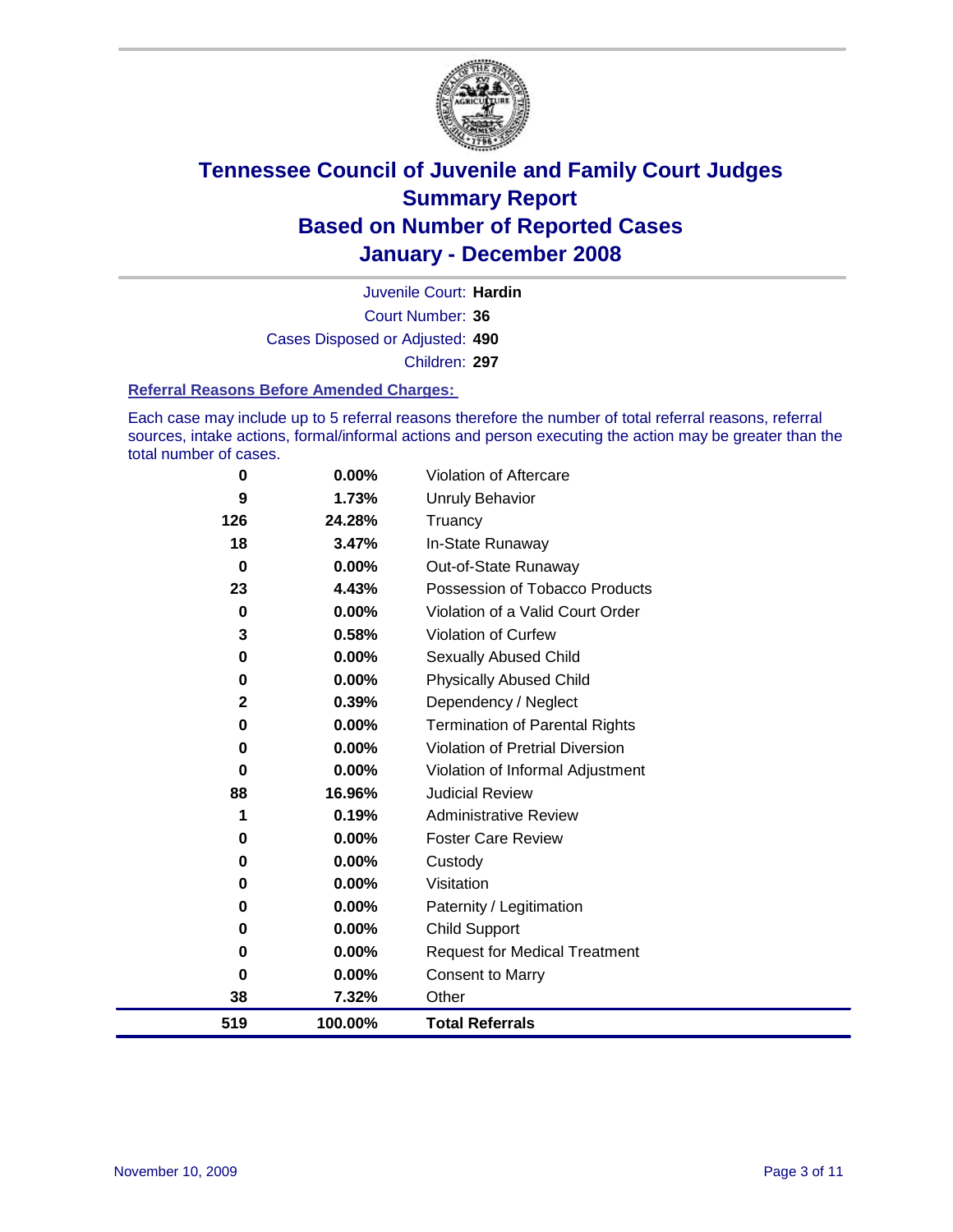

| Juvenile Court: Hardin          |        |                                   |  |  |  |  |
|---------------------------------|--------|-----------------------------------|--|--|--|--|
| Court Number: 36                |        |                                   |  |  |  |  |
| Cases Disposed or Adjusted: 490 |        |                                   |  |  |  |  |
| Children: 297                   |        |                                   |  |  |  |  |
| <b>Referral Sources: 1</b>      |        |                                   |  |  |  |  |
| 160                             | 30.83% | Law Enforcement                   |  |  |  |  |
| 29                              | 5.59%  | Parents                           |  |  |  |  |
| 6                               | 1.16%  | <b>Relatives</b>                  |  |  |  |  |
| 0                               | 0.00%  | Self                              |  |  |  |  |
| 178                             | 34.30% | School                            |  |  |  |  |
| 0                               | 0.00%  | <b>CSA</b>                        |  |  |  |  |
| 11                              | 2.12%  | <b>DCS</b>                        |  |  |  |  |
| 0                               | 0.00%  | <b>Other State Department</b>     |  |  |  |  |
| 0                               | 0.00%  | <b>District Attorney's Office</b> |  |  |  |  |
| 30                              | 5.78%  | <b>Court Staff</b>                |  |  |  |  |
| 0                               | 0.00%  | Social Agency                     |  |  |  |  |
| 5                               | 0.96%  | <b>Other Court</b>                |  |  |  |  |
| 5                               | 0.96%  | Victim                            |  |  |  |  |
| 0                               | 0.00%  | Child & Parent                    |  |  |  |  |
| 0                               | 0.00%  | Hospital                          |  |  |  |  |
| 0                               | 0.00%  | Unknown                           |  |  |  |  |
| 95                              | 18.30% | Other                             |  |  |  |  |

### **Age of Child at Referral: 2**

| 0   | 0.00%    | Unknown            |
|-----|----------|--------------------|
| 0   | $0.00\%$ | Ages 19 and Over   |
| 66  | 22.22%   | Ages 17 through 18 |
| 108 | 36.36%   | Ages 15 through 16 |
| 65  | 21.89%   | Ages 13 through 14 |
| 26  | 8.75%    | Ages 11 through 12 |
| 32  | 10.77%   | Ages 10 and Under  |
|     |          |                    |

<sup>1</sup> If different than number of Referral Reasons (519), verify accuracy of your court's data.

**100.00% Total Referral Sources**

<sup>2</sup> One child could be counted in multiple categories, verify accuracy of your court's data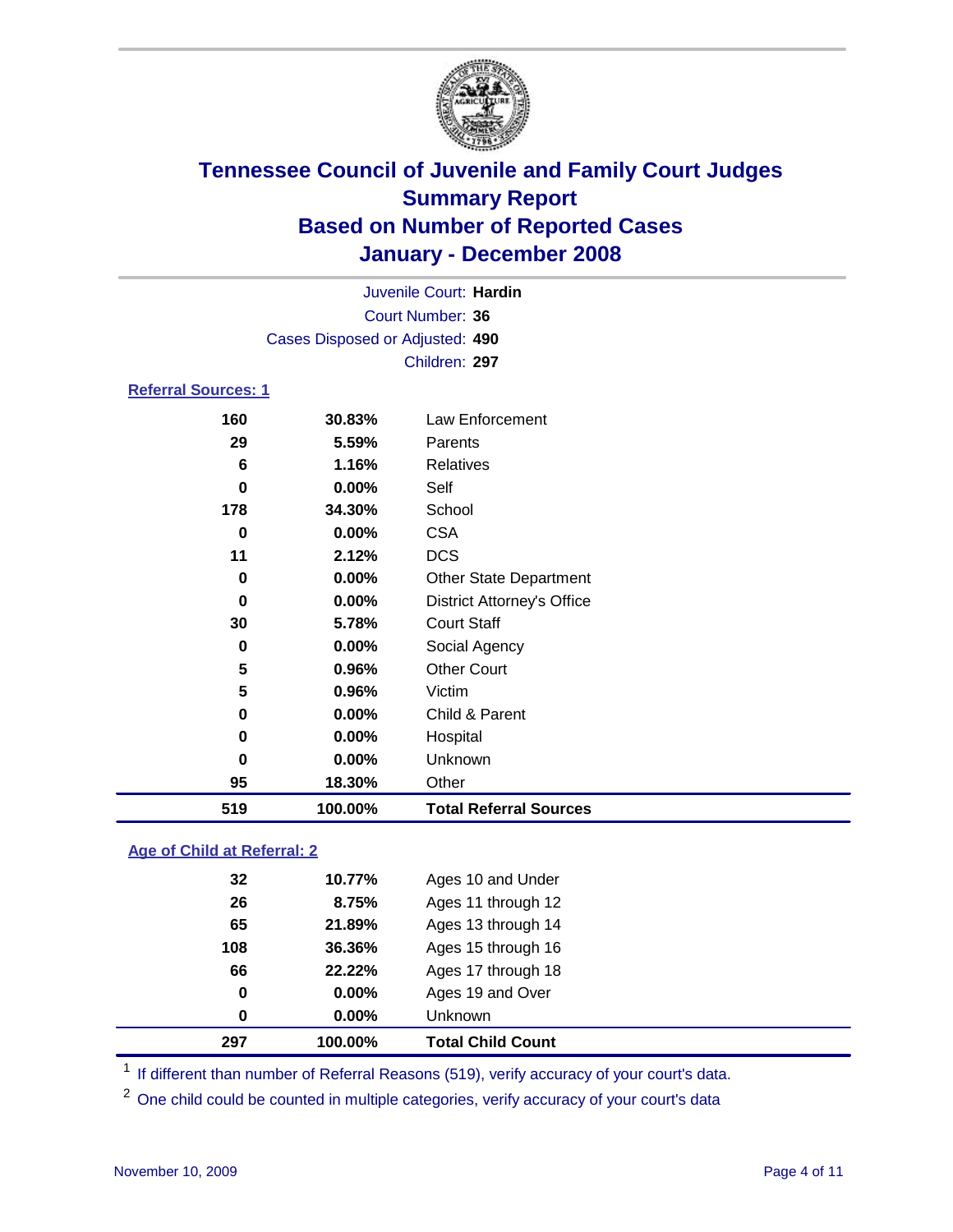

| Juvenile Court: Hardin                  |                                 |                          |  |  |  |
|-----------------------------------------|---------------------------------|--------------------------|--|--|--|
| Court Number: 36                        |                                 |                          |  |  |  |
|                                         | Cases Disposed or Adjusted: 490 |                          |  |  |  |
|                                         | Children: 297                   |                          |  |  |  |
| Sex of Child: 1                         |                                 |                          |  |  |  |
| 184                                     | 61.95%                          | Male                     |  |  |  |
| 113                                     | 38.05%                          | Female                   |  |  |  |
| $\mathbf 0$                             | 0.00%                           | Unknown                  |  |  |  |
| 297                                     | 100.00%                         | <b>Total Child Count</b> |  |  |  |
| Race of Child: 1                        |                                 |                          |  |  |  |
| 276                                     | 92.93%                          | White                    |  |  |  |
| 18                                      | 6.06%                           | African American         |  |  |  |
| 1                                       | 0.34%                           | Native American          |  |  |  |
| $\mathbf 0$                             | 0.00%                           | Asian                    |  |  |  |
| $\mathbf 2$                             | 0.67%                           | Mixed                    |  |  |  |
| $\mathbf 0$                             | 0.00%                           | Unknown                  |  |  |  |
| 297                                     | 100.00%                         | <b>Total Child Count</b> |  |  |  |
| <b>Hispanic Origin: 1</b>               |                                 |                          |  |  |  |
| 3                                       | 1.01%                           | Yes                      |  |  |  |
| 274                                     | 92.26%                          | <b>No</b>                |  |  |  |
| 20                                      | 6.73%                           | Unknown                  |  |  |  |
| 297                                     | 100.00%                         | <b>Total Child Count</b> |  |  |  |
| <b>School Enrollment of Children: 1</b> |                                 |                          |  |  |  |
| 292                                     | 98.32%                          | Yes                      |  |  |  |
| 4                                       | 1.35%                           | No                       |  |  |  |
| 1                                       | 0.34%                           | Unknown                  |  |  |  |
| 297                                     | 100.00%                         | <b>Total Child Count</b> |  |  |  |

One child could be counted in multiple categories, verify accuracy of your court's data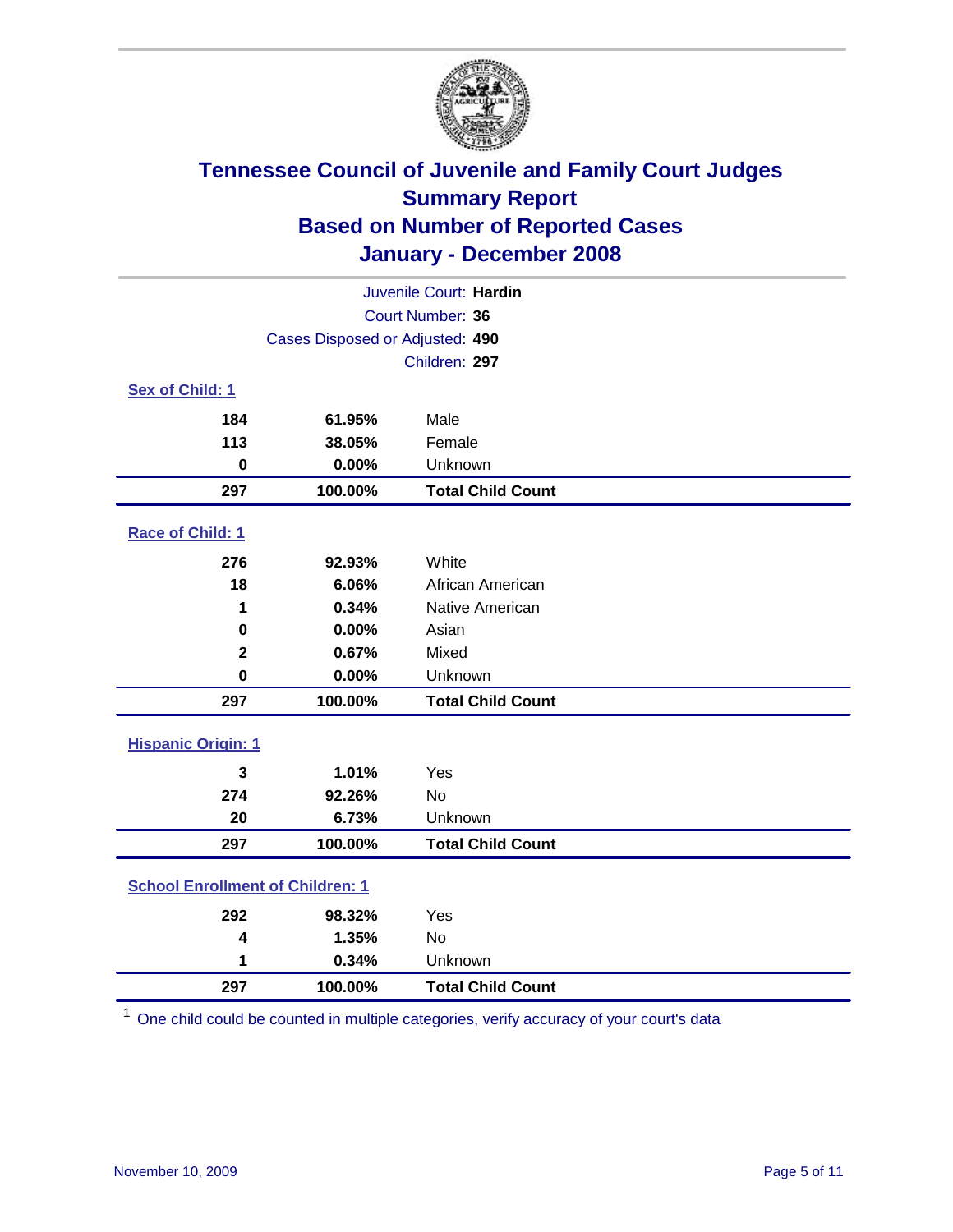

Court Number: **36** Juvenile Court: **Hardin** Cases Disposed or Adjusted: **490** Children: **297**

### **Living Arrangement of Child at Time of Referral: 1**

| 297 | 100.00%  | <b>Total Child Count</b>     |
|-----|----------|------------------------------|
| 3   | 1.01%    | Other                        |
| 1   | 0.34%    | <b>Unknown</b>               |
| 0   | $0.00\%$ | Independent                  |
| 0   | 0.00%    | In an Institution            |
| 1   | $0.34\%$ | In a Residential Center      |
| 0   | 0.00%    | In a Group Home              |
| 3   | 1.01%    | With Foster Family           |
| 1   | 0.34%    | With Adoptive Parents        |
| 20  | 6.73%    | <b>With Relatives</b>        |
| 17  | 5.72%    | <b>With Father</b>           |
| 152 | 51.18%   | With Mother                  |
| 16  | 5.39%    | With Mother and Stepfather   |
| 6   | 2.02%    | With Father and Stepmother   |
| 77  | 25.93%   | With Both Biological Parents |
|     |          |                              |

#### **Type of Detention: 2**

| 490          | 100.00%  | <b>Total Detention Count</b> |
|--------------|----------|------------------------------|
| 1            | 0.20%    | Other                        |
| 487          | 99.39%   | Does Not Apply               |
| 0            | $0.00\%$ | <b>Unknown</b>               |
| 0            | 0.00%    | <b>Psychiatric Hospital</b>  |
| 0            | $0.00\%$ | Jail - No Separation         |
| 0            | $0.00\%$ | Jail - Partial Separation    |
| 0            | $0.00\%$ | Jail - Complete Separation   |
| $\mathbf{2}$ | 0.41%    | Juvenile Detention Facility  |
| 0            | $0.00\%$ | Non-Secure Placement         |
|              |          |                              |

<sup>1</sup> One child could be counted in multiple categories, verify accuracy of your court's data

<sup>2</sup> If different than number of Cases (490) verify accuracy of your court's data.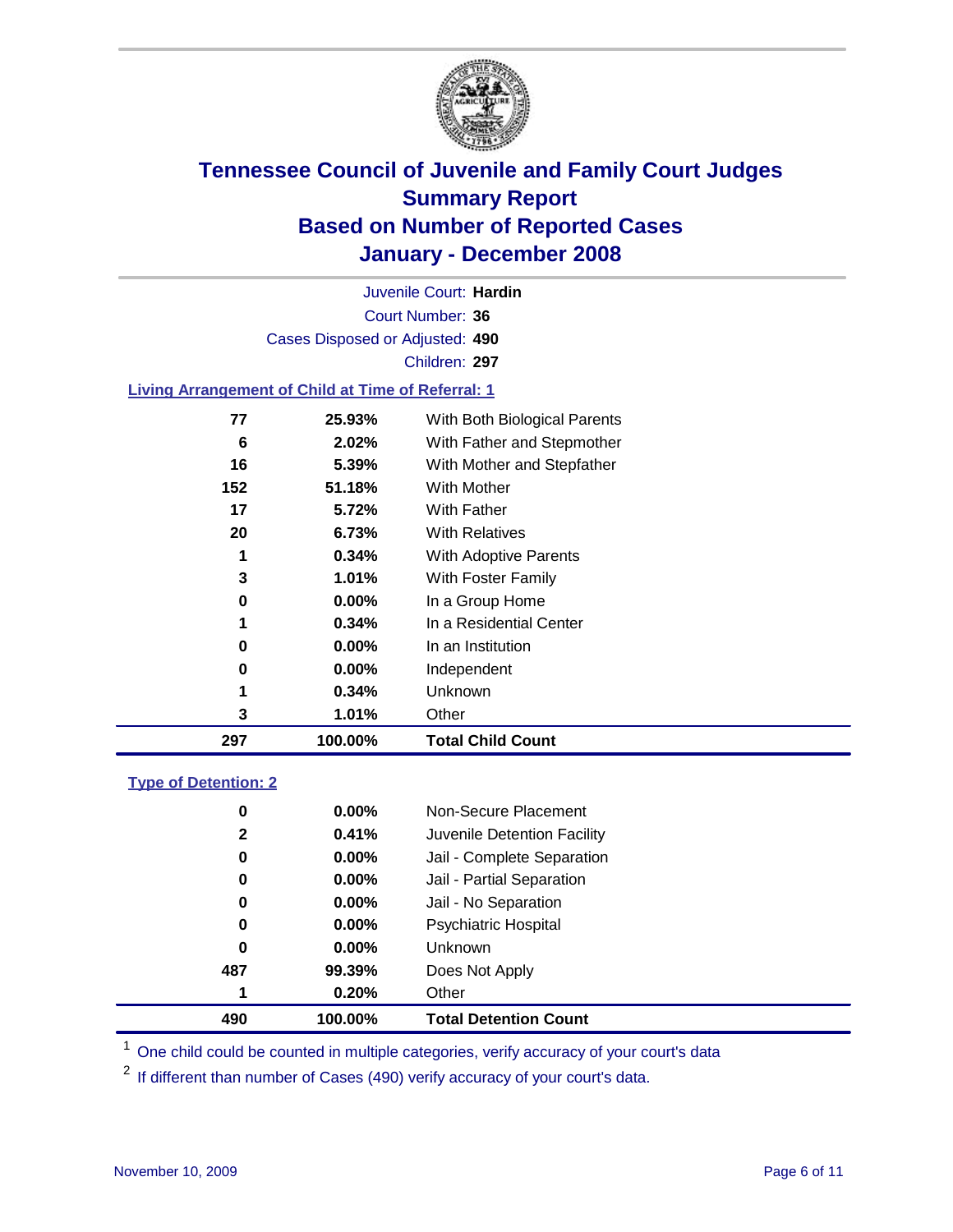

|                                                    | Juvenile Court: Hardin          |                                      |  |  |  |  |
|----------------------------------------------------|---------------------------------|--------------------------------------|--|--|--|--|
|                                                    | Court Number: 36                |                                      |  |  |  |  |
|                                                    | Cases Disposed or Adjusted: 490 |                                      |  |  |  |  |
|                                                    | Children: 297                   |                                      |  |  |  |  |
| <b>Placement After Secure Detention Hearing: 1</b> |                                 |                                      |  |  |  |  |
| 1                                                  | 0.20%                           | Returned to Prior Living Arrangement |  |  |  |  |
| 0                                                  | 0.00%                           | Juvenile Detention Facility          |  |  |  |  |
| 0.00%<br>0                                         |                                 | Jail                                 |  |  |  |  |
| 0                                                  | 0.00%                           | Shelter / Group Home                 |  |  |  |  |
| 0                                                  | 0.00%                           | Foster Family Home                   |  |  |  |  |
| 0                                                  | 0.00%                           | <b>Psychiatric Hospital</b>          |  |  |  |  |
|                                                    | 0.20%                           | Unknown                              |  |  |  |  |
| 488                                                | 99.59%                          | Does Not Apply                       |  |  |  |  |
| 0                                                  | 0.00%                           | Other                                |  |  |  |  |
| 490                                                | 100.00%                         | <b>Total Placement Count</b>         |  |  |  |  |
| <b>Intake Actions: 2</b>                           |                                 |                                      |  |  |  |  |
|                                                    |                                 |                                      |  |  |  |  |
| 371                                                | 71.48%                          | <b>Petition Filed</b>                |  |  |  |  |
| 0                                                  | 0.00%                           | <b>Motion Filed</b>                  |  |  |  |  |
| 3                                                  | 0.58%                           | <b>Citation Processed</b>            |  |  |  |  |
| 0                                                  | 0.00%                           | Notification of Paternity Processed  |  |  |  |  |
| 74                                                 | 14.26%                          | Scheduling of Judicial Review        |  |  |  |  |
| 1                                                  | 0.19%                           | Scheduling of Administrative Review  |  |  |  |  |
| 0                                                  | 0.00%                           | Scheduling of Foster Care Review     |  |  |  |  |
| 0                                                  | 0.00%                           | Unknown                              |  |  |  |  |
| 9                                                  | 1.73%                           | Does Not Apply                       |  |  |  |  |
| 61                                                 | 11.75%                          | Other                                |  |  |  |  |
| 519                                                | 100.00%                         | <b>Total Intake Count</b>            |  |  |  |  |

<sup>1</sup> If different than number of Cases (490) verify accuracy of your court's data.

<sup>2</sup> If different than number of Referral Reasons (519), verify accuracy of your court's data.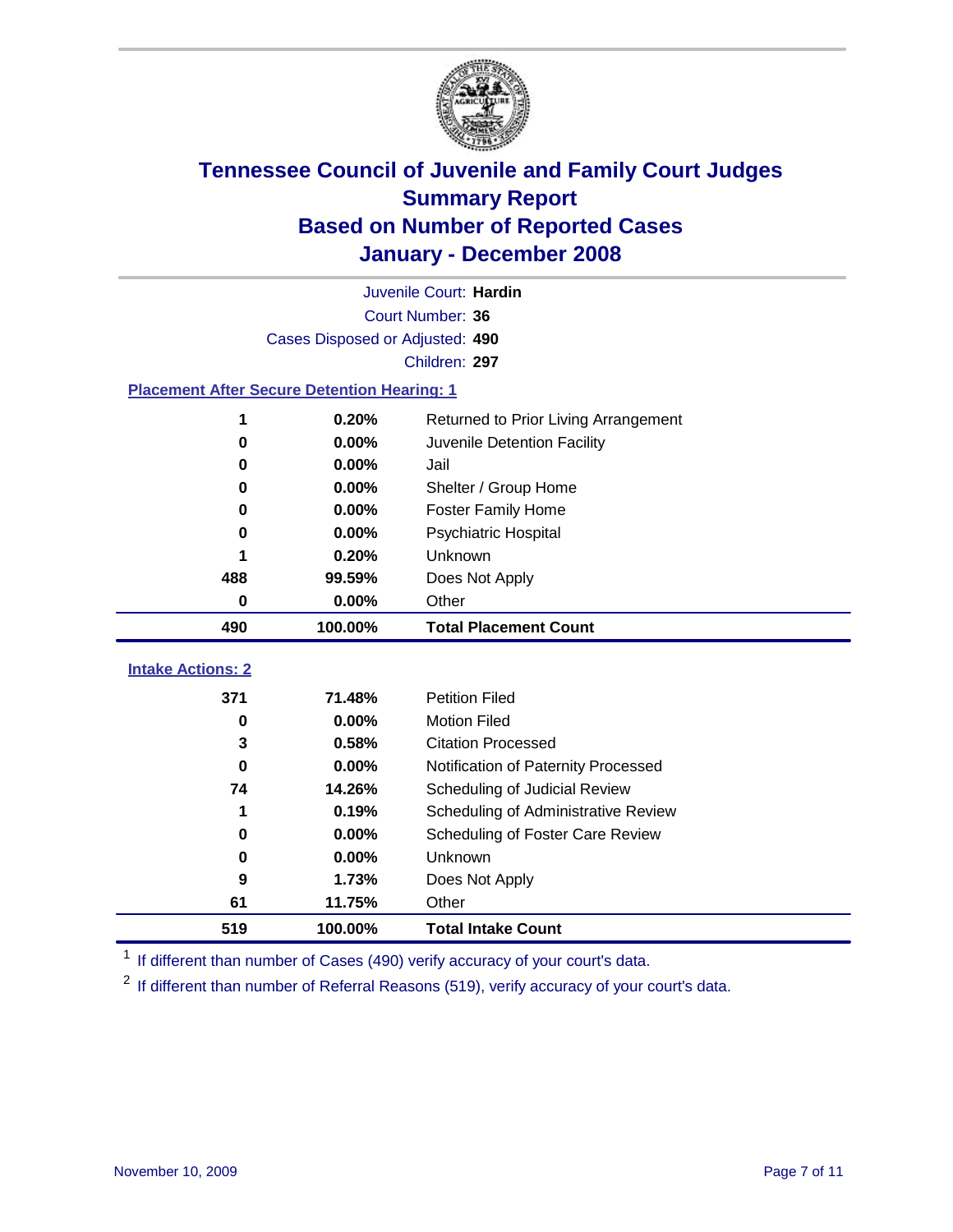

Court Number: **36** Juvenile Court: **Hardin** Cases Disposed or Adjusted: **490** Children: **297**

### **Last Grade Completed by Child: 1**

| 297 | 100.00% | <b>Total Child Count</b> |
|-----|---------|--------------------------|
| 3   | 1.01%   | Other                    |
| 14  | 4.71%   | Unknown                  |
| 6   | 2.02%   | Never Attended School    |
| 1   | 0.34%   | Graduated                |
| 0   | 0.00%   | <b>GED</b>               |
| 0   | 0.00%   | Non-Graded Special Ed    |
| 1   | 0.34%   | 12th Grade               |
| 20  | 6.73%   | 11th Grade               |
| 39  | 13.13%  | 10th Grade               |
| 55  | 18.52%  | 9th Grade                |
| 56  | 18.86%  | 8th Grade                |
| 32  | 10.77%  | 7th Grade                |
| 25  | 8.42%   | 6th Grade                |
| 14  | 4.71%   | 5th Grade                |
| 10  | 3.37%   | 4th Grade                |
| 5   | 1.68%   | 3rd Grade                |
| 3   | 1.01%   | 2nd Grade                |
| 5   | 1.68%   | 1st Grade                |
| 7   | 2.36%   | Kindergarten             |
| 0   | 0.00%   | Preschool                |
| 1   | 0.34%   | Too Young for School     |

### **Enrolled in Special Education: 1**

| Unknown         | 22<br>7.41% |  |
|-----------------|-------------|--|
| 89.56%<br>No    | 266         |  |
| $3.03\%$<br>Yes | 9           |  |
|                 |             |  |

<sup>1</sup> One child could be counted in multiple categories, verify accuracy of your court's data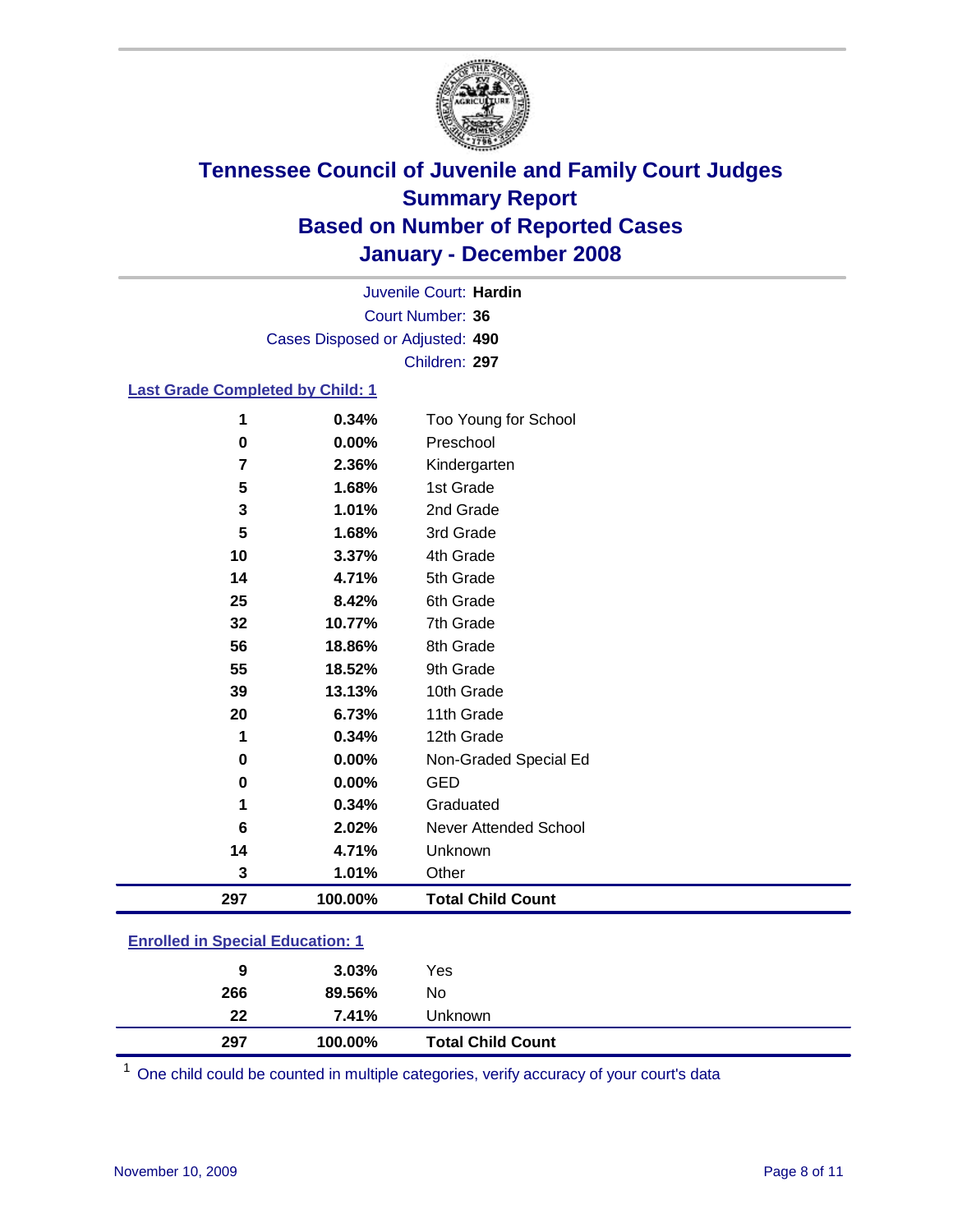

|                              | Juvenile Court: Hardin          |                           |  |  |  |  |
|------------------------------|---------------------------------|---------------------------|--|--|--|--|
| Court Number: 36             |                                 |                           |  |  |  |  |
|                              | Cases Disposed or Adjusted: 490 |                           |  |  |  |  |
|                              | Children: 297                   |                           |  |  |  |  |
| <b>Action Executed By: 1</b> |                                 |                           |  |  |  |  |
| 507                          | 97.69%                          | Judge                     |  |  |  |  |
| 0                            | $0.00\%$                        | Referee                   |  |  |  |  |
| 12                           | 2.31%                           | <b>YSO</b>                |  |  |  |  |
| 0                            | $0.00\%$                        | Other                     |  |  |  |  |
| 0                            | $0.00\%$                        | Unknown                   |  |  |  |  |
| 519                          | 100.00%                         | <b>Total Action Count</b> |  |  |  |  |

### **Formal / Informal Actions: 1**

| 84           | 16.18%   | Dismissed                                        |
|--------------|----------|--------------------------------------------------|
| $\mathbf{2}$ | 0.39%    | Retired / Nolle Prosequi                         |
| 137          | 26.40%   | <b>Complaint Substantiated Delinquent</b>        |
| 38           | 7.32%    | <b>Complaint Substantiated Status Offender</b>   |
| 5            | 0.96%    | <b>Complaint Substantiated Dependent/Neglect</b> |
| 0            | 0.00%    | <b>Complaint Substantiated Abused</b>            |
| 0            | $0.00\%$ | <b>Complaint Substantiated Mentally III</b>      |
| 28           | 5.39%    | Informal Adjustment                              |
| 0            | $0.00\%$ | <b>Pretrial Diversion</b>                        |
| 0            | $0.00\%$ | <b>Transfer to Adult Court Hearing</b>           |
| 0            | $0.00\%$ | Charges Cleared by Transfer to Adult Court       |
|              | 0.19%    | Special Proceeding                               |
| 31           | 5.97%    | <b>Review Concluded</b>                          |
| 162          | 31.21%   | Case Held Open                                   |
| 31           | 5.97%    | Other                                            |
| 0            | $0.00\%$ | <b>Unknown</b>                                   |
| 519          | 100.00%  | <b>Total Action Count</b>                        |

<sup>1</sup> If different than number of Referral Reasons (519), verify accuracy of your court's data.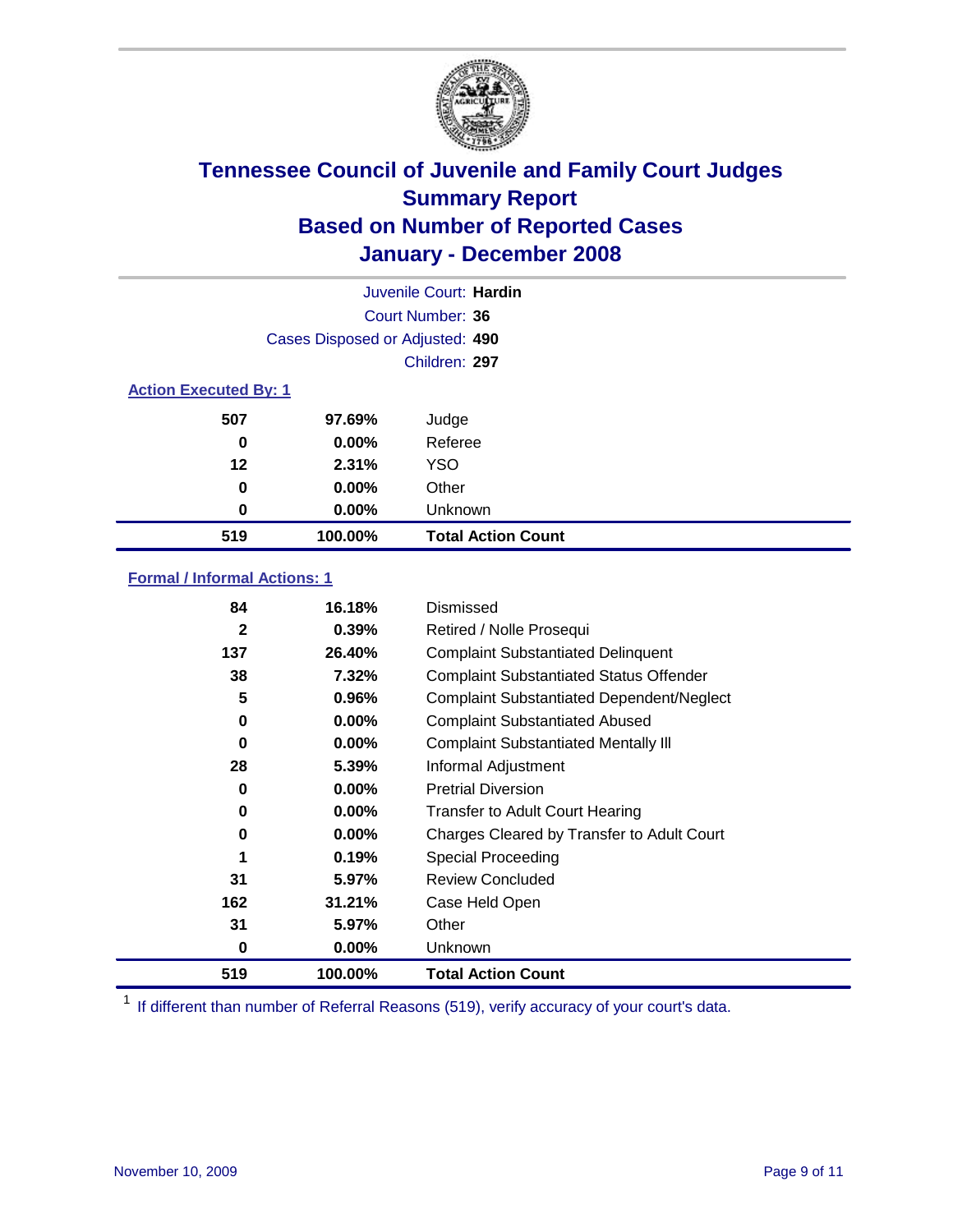

|                                                                                |                                 | Juvenile Court: Hardin                               |
|--------------------------------------------------------------------------------|---------------------------------|------------------------------------------------------|
|                                                                                |                                 | Court Number: 36                                     |
|                                                                                | Cases Disposed or Adjusted: 490 |                                                      |
|                                                                                |                                 | Children: 297                                        |
| <b>Case Outcomes:</b><br>There can be multiple outcomes for one child or case. |                                 |                                                      |
| 84                                                                             | 8.64%                           | <b>Case Dismissed</b>                                |
| 15                                                                             | 1.54%                           | Case Retired or Nolle Prosequi                       |
| 0                                                                              | 0.00%                           | Warned / Counseled                                   |
| 185                                                                            | 19.03%                          | Held Open For Review                                 |
| 0                                                                              | 0.00%                           | Supervision / Probation to Juvenile Court            |
| 0                                                                              | 0.00%                           | <b>Probation to Parents</b>                          |
| 36                                                                             | 3.70%                           | Referral to Another Entity for Supervision / Service |
| 16                                                                             | 1.65%                           | Referred for Mental Health Counseling                |
| 3                                                                              | 0.31%                           | Referred for Alcohol and Drug Counseling             |
| 0                                                                              | 0.00%                           | <b>Referred to Alternative School</b>                |
| 0                                                                              | 0.00%                           | Referred to Private Child Agency                     |
| 0                                                                              | 0.00%                           | Referred to Defensive Driving School                 |
| 0                                                                              | 0.00%                           | Referred to Alcohol Safety School                    |
| 22                                                                             | 2.26%                           | Referred to Juvenile Court Education-Based Program   |
| 4                                                                              | 0.41%                           | Driver's License Held Informally                     |
| 1                                                                              | 0.10%                           | <b>Voluntary Placement with DMHMR</b>                |
| 0                                                                              | 0.00%                           | <b>Private Mental Health Placement</b>               |
| 0                                                                              | 0.00%                           | <b>Private MR Placement</b>                          |
| 0                                                                              | 0.00%                           | Placement with City/County Agency/Facility           |
| 0                                                                              | 0.00%                           | Placement with Relative / Other Individual           |
| 35                                                                             | 3.60%                           | Fine                                                 |
| 83                                                                             | 8.54%                           | <b>Public Service</b>                                |
| 52                                                                             | 5.35%                           | Restitution                                          |
| 0                                                                              | 0.00%                           | <b>Runaway Returned</b>                              |
| 59                                                                             | 6.07%                           | No Contact Order                                     |
| $\mathbf 0$                                                                    | 0.00%                           | Injunction Other than No Contact Order               |
| 0                                                                              | 0.00%                           | <b>House Arrest</b>                                  |
| 2                                                                              | 0.21%                           | <b>Court Defined Curfew</b>                          |
| 4                                                                              | 0.41%                           | Dismissed from Informal Adjustment                   |
| 3                                                                              | 0.31%                           | <b>Dismissed from Pretrial Diversion</b>             |
| 0                                                                              | 0.00%                           | Released from Probation                              |
| 0                                                                              | 0.00%                           | <b>Transferred to Adult Court</b>                    |
| 0                                                                              | 0.00%                           | <b>DMHMR Involuntary Commitment</b>                  |